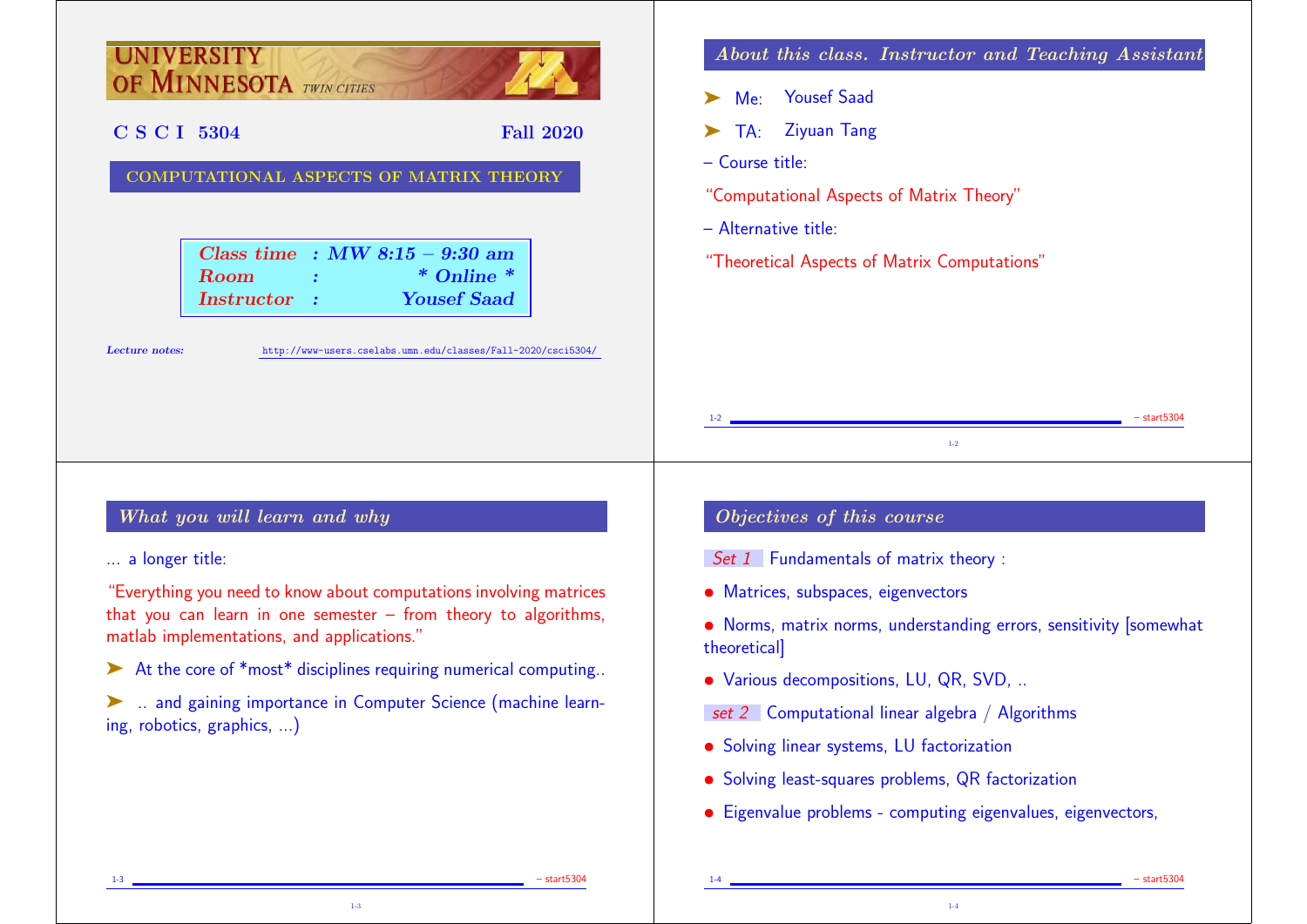### Set 3 Linear algebra in applications

• See how numerical linear algebra is used to solve problems in (a few) computer science-related applications.

• Examples: page-rank, applications in optimization, information retrieval, applications in machine learning, control, ...

#### Logistics:

 $\blacktriangleright$  There is a cselabs class web-site for this course in :

www-users.cselabs.umn.edu/classes/Fall-2020/csci5304

- ▶ There you will find :
- Lecture notes, syllabus, schedule, a matlab folder, and some basic information [including link to Canvas]
- Everything else will be found on Canvas. Isome info duplicated

### Please Note:

#### ▶ Homeworks and solutions are copyrighted

• Solutions of HWs and tests are provided to you [Canvas] with the hope of helping you understand the material better. By accessing them you agree not to send them to others, sell them  $(\frac{\%}{\#}$ !!\$), or otherwise (help) make them available via external web-sites.

1-7

1-5 – start5304 1-5

## About lecture notes:

➤ Lecture notes (like this first set) will be posted on the class web-site – usually before the lecture.

1-6 – start5304 1-6

➤ Note: format of notes used in class may be slightly different from the one posted – but contents are identical.

- Review them to get some understanding if possible before class.
- ➤ Read the relevant section (s) in one of the references listed
- Lecture note sets are grouped by topics rather than by lecture.

in the notes the symbol  $\mathbb{Z}_{11}$  indicates suggested easy exercises or questions – often [not always] done in class.

➤ Each set will have a supplement which includes solutions to some of these exercises – possibly additional notes/comments.

1-8

1-7 – start5304 – start5304

1-8 – start5304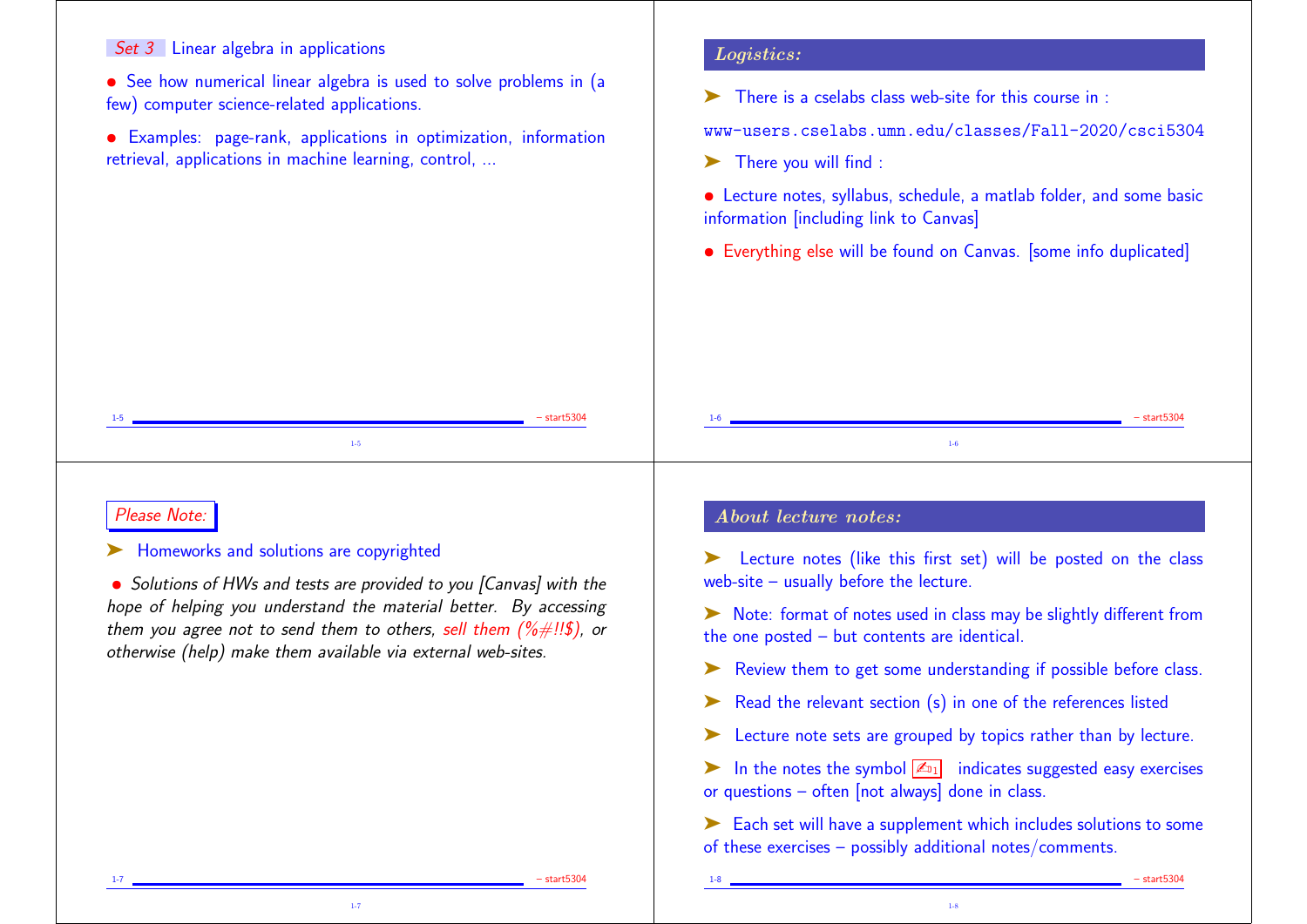### Occasional in-class practice exercises

- Posted in advance see HWs web-page
- Do them before class. No need to turn in anything. But...
- $\ldots$  prepare for an occasional follow-up Quiz [not graded]

#### Matlab

- You will need to use matlab for testing algorithms.
- Some documentation is posted in the (class) matlab folder.
- ➤ Most important:
- ➤ .. I post the matlab diaries used for the demos (if any).

• If you do not know matlab at all and have difficulties with it talk to me or the TA at office hours. All you may need is some initial help to get you started.

|     | $-$ start $5304$ | $1 - 10$ | $-$ start $5304$ |
|-----|------------------|----------|------------------|
| 1.9 |                  | $-10$    |                  |

# Final remarks on lecture notes

➤ These notes are 'evolving'. Please do not hesitate to report errors and/or provide feedback on content.

➤ On occasion I will repost lecture notes with changes/additions

#### How to study for this course:

1) Rely primarily on lecture notes as a starting point. Use other sources [e.g., (online) books] to get a deeper understanding.

2) Do the practice exercises indicated in lecture notes  $+$  the occasional practice exercise sets before class.

3) Ask questions! Participate in discussions (office hours, canvas, ...)

1-11

## Zoom ( & Canvas) etiquette

➤ Please make sure you are on mute when not communicating with class (make sure to unmute after you ask a question)

➤ You can also use 'chat' for quick questions [I will make sure to check those regularly]

➤ When possible, it is suggested that you switch the video on for interactive class activities. Suggestion: Use zoom backgrounds

Priority: Maintain an inclusive and good learning atmosphere

► Be courteous. Everyone should feel comfortable asking questions or offering useful comments either on Zoom or in Canvas discussions.

 $\triangleright$  If there is an outage [zoom, internet,...] stay tuned + try to reconnect. In worst case: I will re-record lecture and post it.

1-12

1-11 – start5304 – start5304 – start5304 – start5304 – start5304 – start5304 – start5304 – start5304 – start530

1-12 – start5304 – start5304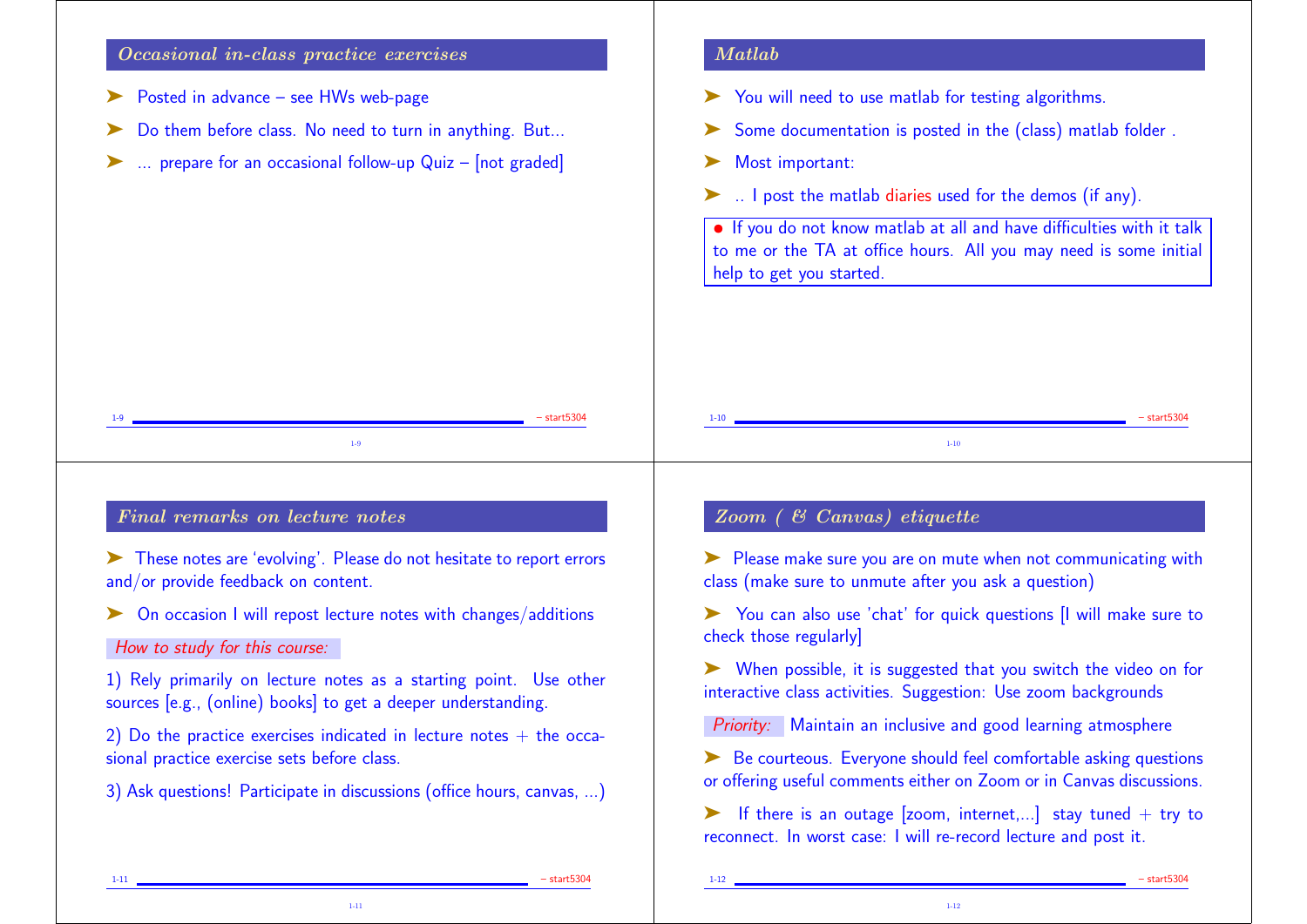→ Do read syllabus info on University rules on privacy (sharing of Zoom videos etc.)

▶ Canvas discussions will be organized by topics

➤ The Zoom office hours will be open to all without "waiting room". We will see how this works and make changes as needed.

▶ For private office hours: contact us [email]

### GENERAL INTRODUCTION

- Background: Linear algebra and numerical linear algebra
- Types of problems to be seen in this course
- Mathematical background matrices, eigenvalues, rank, ...
- Types of matrices, structutred matrices,
- Vector norms, matrix norms

## Introduction

► This course is about Matrix algorithms or "matrix computations"

1-13 – start5304 1-13

➤ It involves: algorithms for standard matrix computations (e.g. solving linear systems) - and their analysis (e.g., their cost, numerical behavior, ..)

➤ Matrix algorithms pervade most areas of science and engineering.

► In computer science: recent increase of interest in matrix algorithms for data mining, information retrieval, search engines, pattern recognition, graphics, ...

1-15

## Examples

➤ Modern version of an old problem

A set of 12 coins containing nickels (5c each), dimes (10c each) and quarters (25c each) totals to \$1.45. In addition, the total without the nickels amounts to \$1.25. How many of each coin are there?

1-14

▶ Problem type: Linear system

Solution: The system you get is:  $\sqrt{5}$  $\frac{1}{2}$  $5\;10\;25)$ 1 1 1  $0\,$  10  $25/$  $\setminus$  /  $\mathbf{1}$  $\sqrt{x}$  $\vert x_c \vert$  $x_n\setminus$  $\boldsymbol{x_d}$  $\overline{x}_q$  $\sum_{i=1}^{n}$  $\Big\} = \Big\{$  $(145)$  $\frac{12}{12}$ 125  $\sum_{i=1}^{n}$  $\mathbf{I}$ where  $x_n = #$  nickels,  $x_d = #$  dimes,  $x_a = #$  quarters  $\boxed{\mathbb{Z}_{21}}$  And the solution is: ?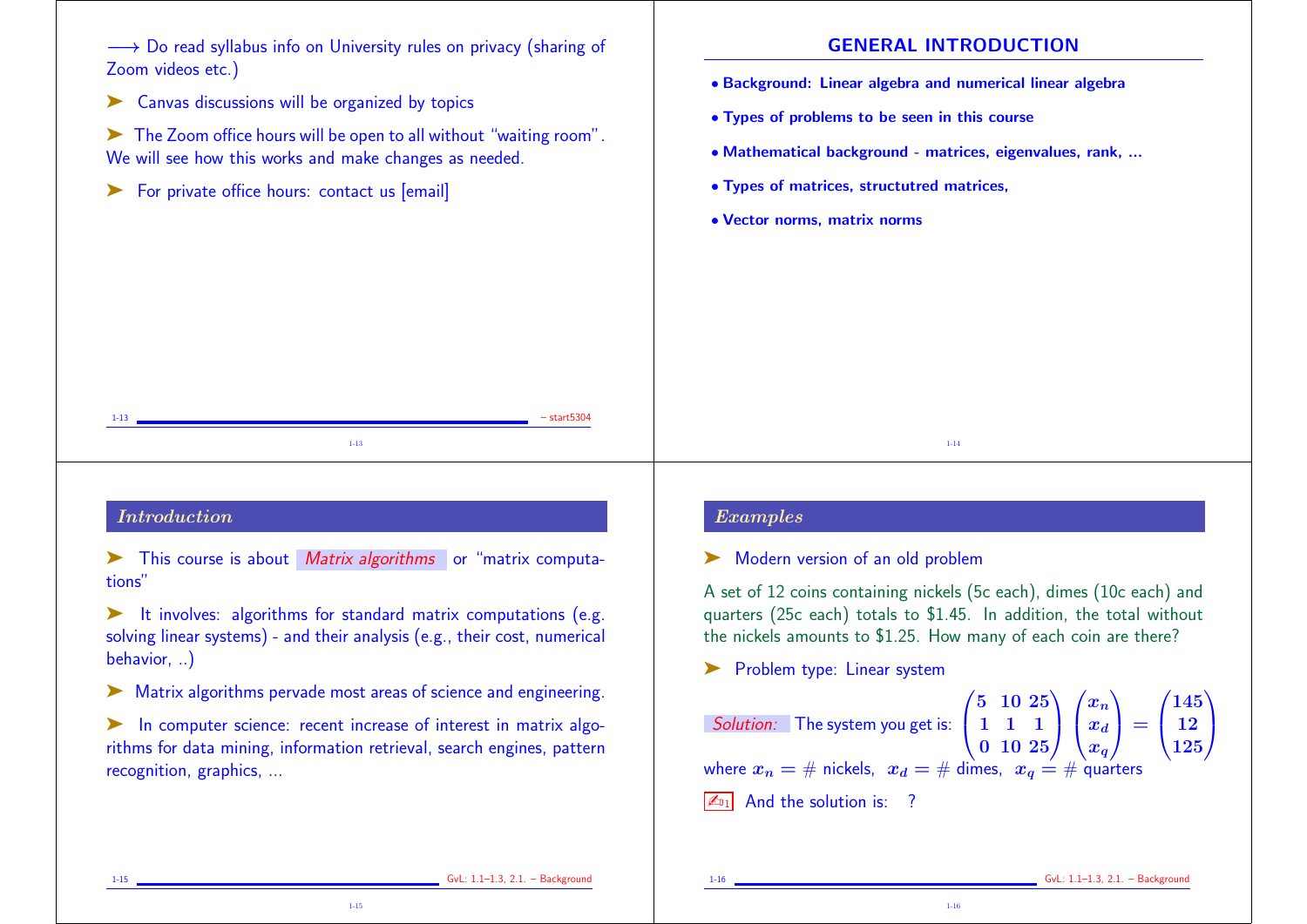## ➤ Pagerank of Webpages (21st cent AD)

If one were to do a random walk from web page to web page, following each link on a given web page at random with equal likelihood, which are the pages to be encountered this way most often?



➤ Problem type: (homogeneous) Linear system. Eigenvector problem.

➤ Vibrations in mechanical systems. See: www.cs.umn.edu/~saad/eig\_book\_2ndEd.pdf

Problem: Determine the vibration modes of the mechanical system [to avoid resonance]. See details in Chapter 10 (sec. 10.2) of above reference.



▶ Problem type: Eigenvalue Problem

| $GvL: 1.1-1.3, 2.1. - Background$ | $GvL: 1.1-1.3, 2.1. - Background$ |
|-----------------------------------|-----------------------------------|
| $1 - 17$                          | - 10                              |
| -17                               | $-18$                             |

Electrical circuits / Power networks. .. [Kirchhiff's voltage Law]



Problem: Determine the loop currents in a an electrical circuit using Kirchhoff's Law  $(V = RI)$ 

1-19

▶ Problem type: Linear System

## Examples (cont.)

Method of least-squares (inspired by first use of least squares ever, by Gauss around 1801)

A planet follows an elliptical orbit according to  $ay^2 + bxy + cx +$  $dy\,+\,e\,\,=\,\,x^2$  in cartesian coordinates. Given a set of noisy observations of  $(x, y)$  positions, compute  $a, b, c, d, e$ , and use to predict future positions of the planet. This least squares problem is nearly rank-deficient and hence very sensitive to perturbations in the observations.

▶ Problem type: Least-Squares system

Read Wikipedia's article on planet ceres: http://en.wikipedia.org/wiki/Ceres\_(dwarf\_planet)

GvL: 1.1-1.3, 2.1. - Background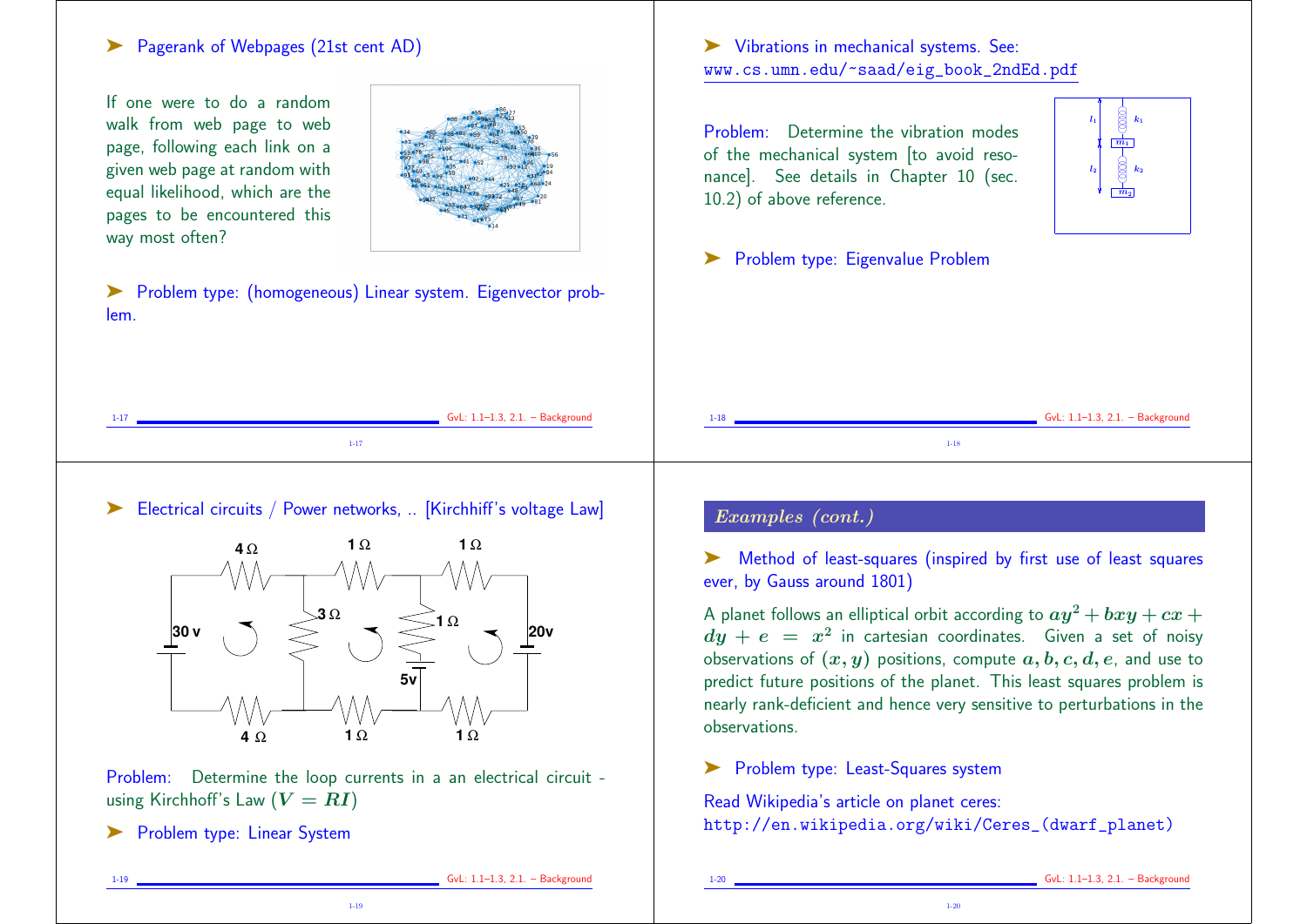## Dynamical systems and epidemiology

A set of variables that fill a vector  $\boldsymbol{u}$  are governed by the equation

$$
\frac{dy}{dt}=Ay
$$

Determine  $y(t)$  for  $t > 0$ , given  $y(0)$  [called 'orbit' of y]

➤ Problem type: (Linear) system of ordinary differential equations.

Solution:  $y(t) = e^{tA}y(0)$ 

Involves exponential of  $A$  [think Taylor series], i.e., a matrix function

- ➤ This is the simplest form of dynamical systems (linear).
- ➤ Consider the slightly more complex system:

$$
\frac{dy}{dt}=A(y)y
$$

- ➤ Nonlinear. Requires 'integration scheme'.
- ➤ Next: a little digression into our interesting times...

| GvL: $1.1-1.3$ , $2.1. - Background$<br>1-41 | $\sim$<br>-1-22 | GvL: 1.1-1.3, 2.1. - Background |
|----------------------------------------------|-----------------|---------------------------------|
|                                              |                 |                                 |

## Example: The SIR model in epidemiology

A population of N individuals, with  $N = S + I + R$  where:

S Susceptible population. These are susecptible to being contaminated by others (not immune).

I Infectious population: will contaminate susceptible individuals.

 $R$  'Removed' population: either deceased or recovered. These will no longer contaminate others.

**Three** equations:

$$
\frac{dS}{dt} = -\beta IS; \quad \frac{dI}{dt} = (\beta S - \mu)I; \quad \frac{dR}{dt} = \mu I
$$

 $1/\mu$  = infection period [e.g. 5 days].  $\beta = \mu R_0/N$  where  $R_0$  = reproduction number. Details in class.

1-23

 $\triangleright$  The importance of reducing  $R_0$  (a.k.a. "social distancing"):



1-23 GvL: 1.1–1.3, 2.1. – Background

GvL: 1.1-1.3, 2.1. - Background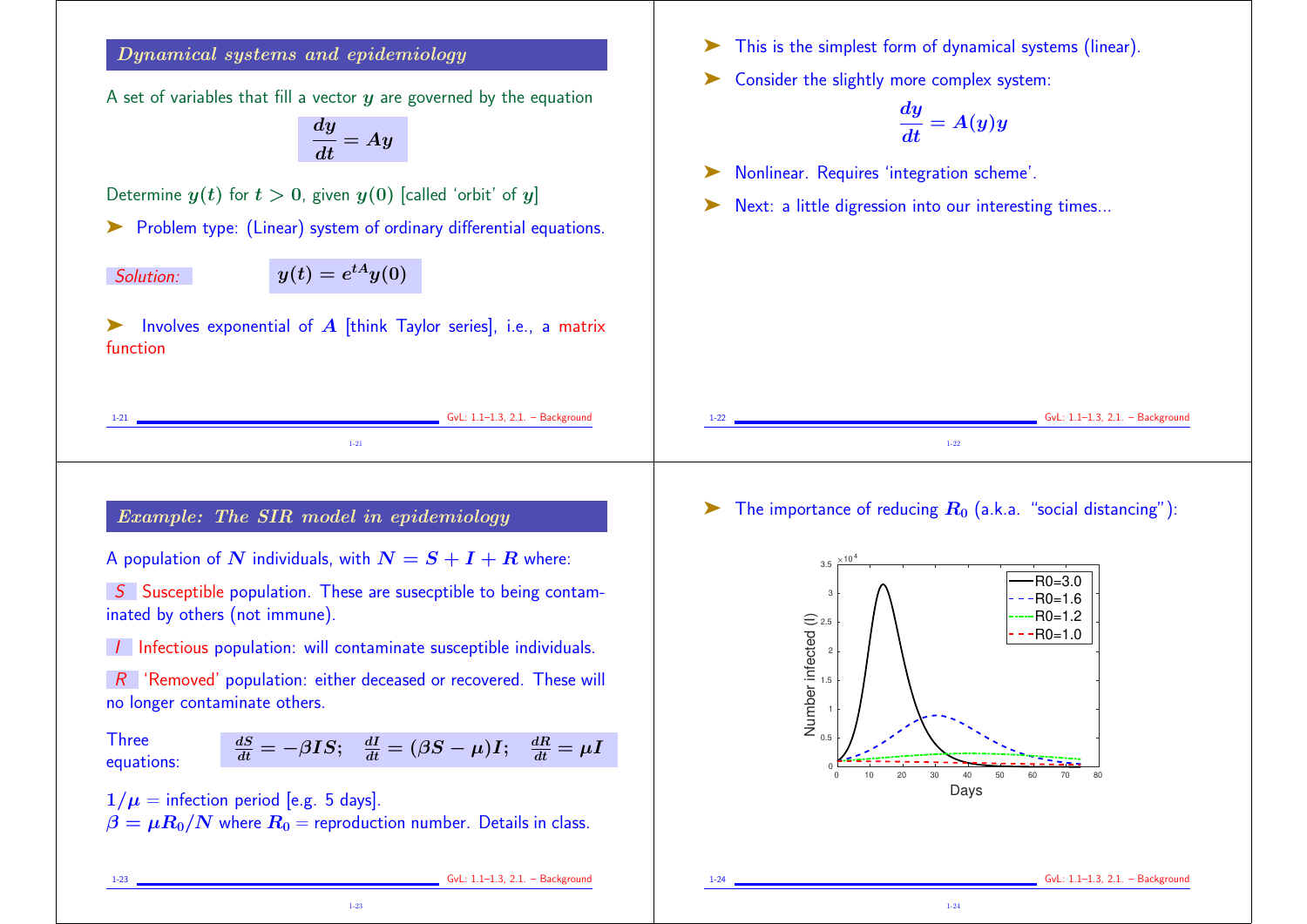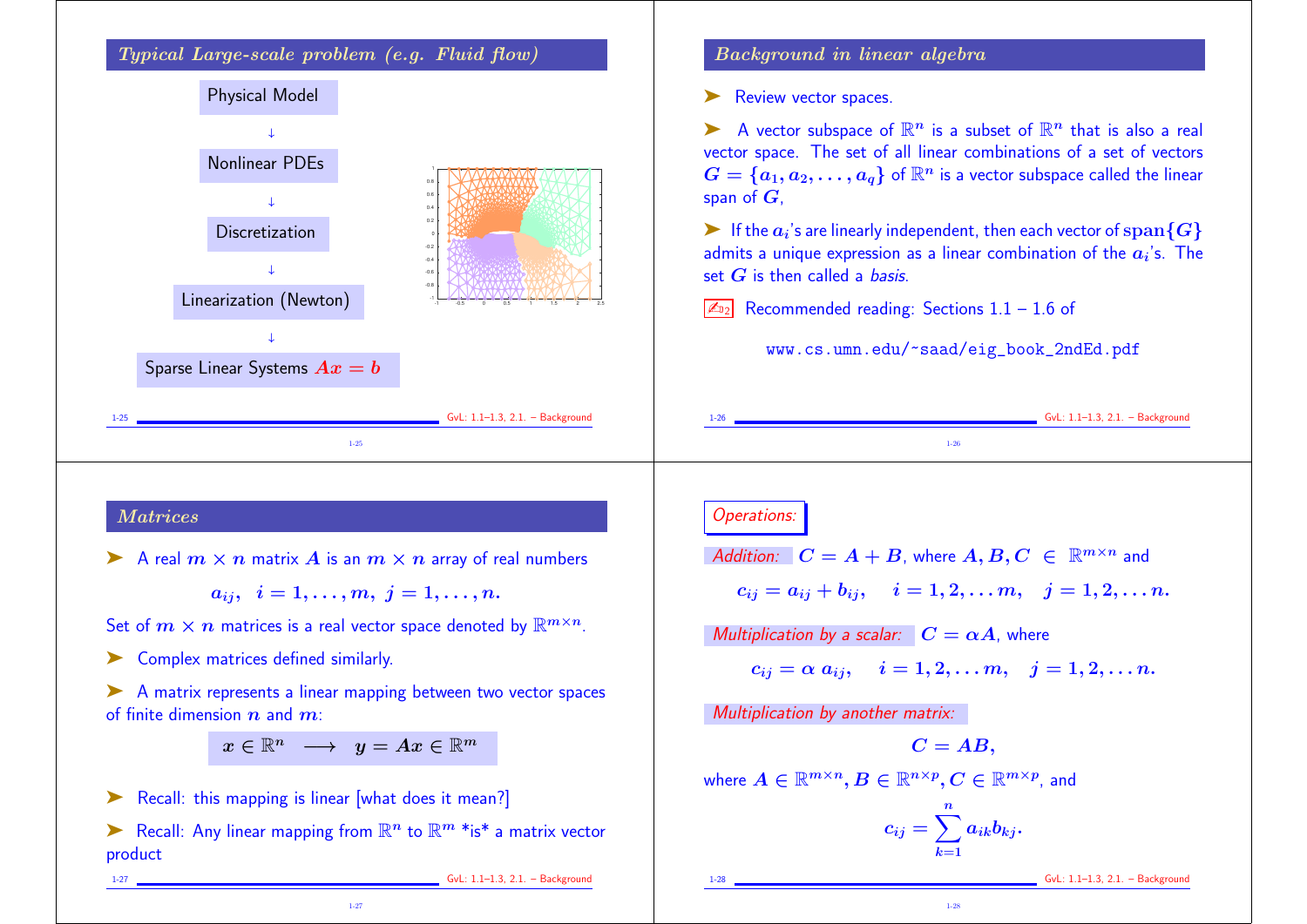Transposition: If  $A \in \mathbb{R}^{m \times n}$  then its transpose is a matrix  $C \in \mathbb{R}^{n \times m}$  with entries

$$
c_{ij}=a_{ji}, i=1,\ldots,n,~j=1,\ldots,m
$$

Notation :  $\boldsymbol{A}^T$ .

Transpose Conjugate: for complex matrices, the transpose conjugate matrix denoted by  $A^H$  is more relevant:  $A^H = \overline{A}^T = \overline{A^T}$ .



1-29 GvL: 1.1–1.3, 2.1. – Background 1-29

Review: Matrix-matrix and Matrix-vector producs

- Example 1.1 Recall definition of  $C = A \times B$ .
- $\triangleright$  Recall what C represents [in terms of mappings].
- ➤ Can do the product column-wise [Matlab notation used]:

$$
C_{:,j}=\sum_{k=1}^n b_{kj}A_{:,k}
$$

➤ Can do it row-wise:

$$
C_{i,:}=\sum_{k=1}^n a_{ik}B_{k,:}
$$

1-30

 $6vL: 1.1-1.3, 2.1. - Back$ ground

➤ Can do it as a sum of 'outer-product' matrices:

$$
C=\sum_{k=1}^n A_{:,k}B_{k,:}
$$

 $\sqrt{\mathbb{Z}_{911}}$  Verify all 3 formulas above..

 $\boxed{\mathbb{Z}_{912}}$  Complexity? [number of multiplications and additions]

 $\sqrt{\mathbb{Z}_{13}}$  What happens to these 3 different approches to matrix-matrix multiplication when B has one column  $(p = 1)$ ?

 $\boxed{\mathbb{Z}_{014}}$  Characterize the matrices  $AA^T$  and  $A^TA$  when A is of dimension  $n \times 1$ .

Range and null space (for  $A \in \mathbb{R}^{m \times n}$ )

- Range:  $\text{Ran}(A) = \{Ax \mid x \in \mathbb{R}^n\}$   $\subset \mathbb{R}^m$
- Null Space:  $Null(A) = \{x \in \mathbb{R}^n \mid Ax = 0\}$   $\subset \mathbb{R}^n$
- Range  $=$  linear span of the columns of  $\boldsymbol{A}$
- ightharpoonup Rank of a matrix rank  $(A) = \dim(\text{Ran}(A))$   $\leq n$
- ► Ran $(A)$   $\subset \mathbb{R}^m$   $\rightarrow$  rank  $(A)$   $\leq m$   $\rightarrow$

rank  $(A) \leq \min\{m, n\}$ 

ightharpoonup rank  $(A)$  = number of linearly independent columns of  $A =$ number of linearly independent rows of A

A is of full rank if  $\text{rank}(A) = \min\{m, n\}$ . Otherwise it is rank-deficient.

1-32

1-31

1-31 GvL: 1.1–1.3, 2.1. – Background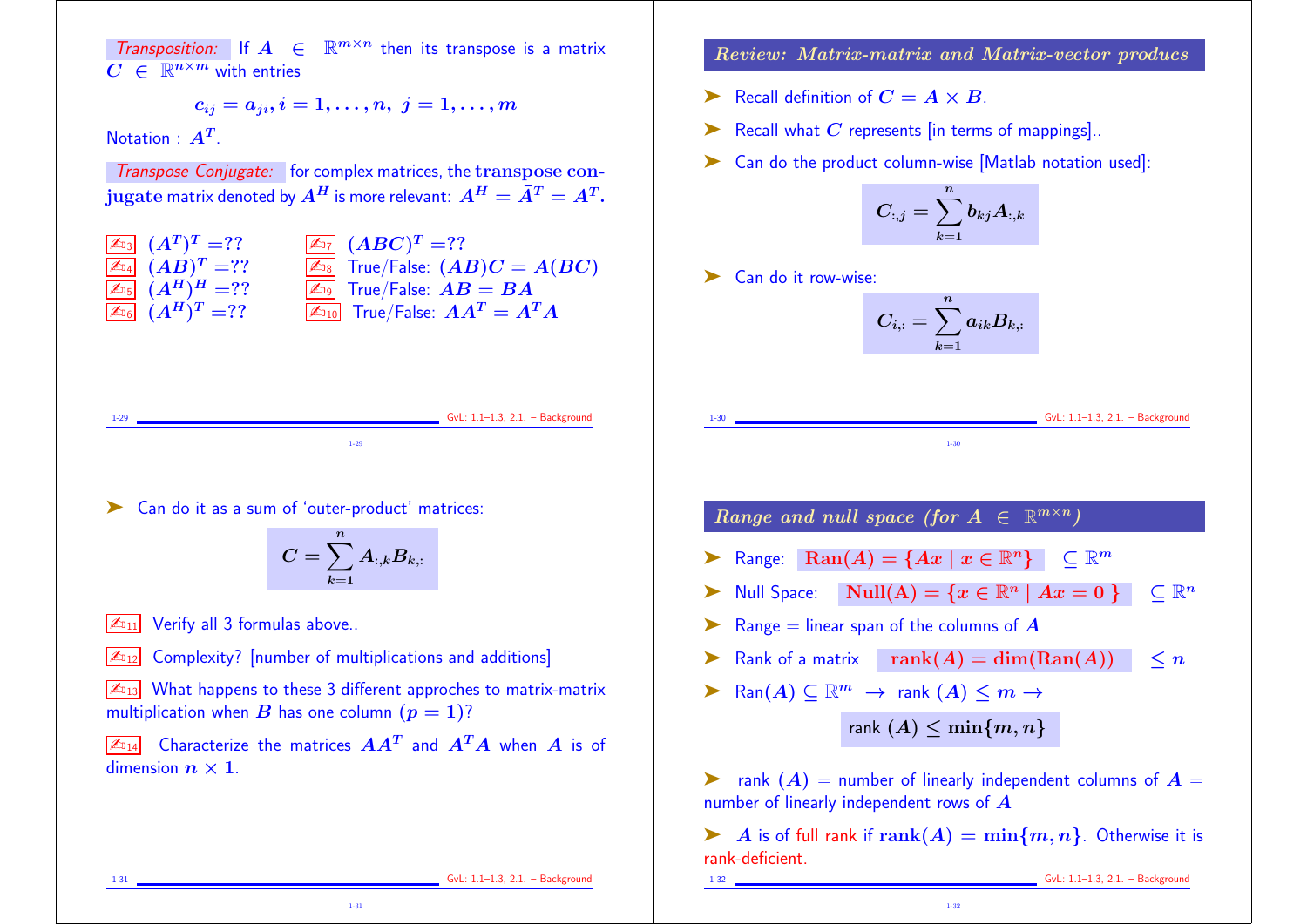

1-35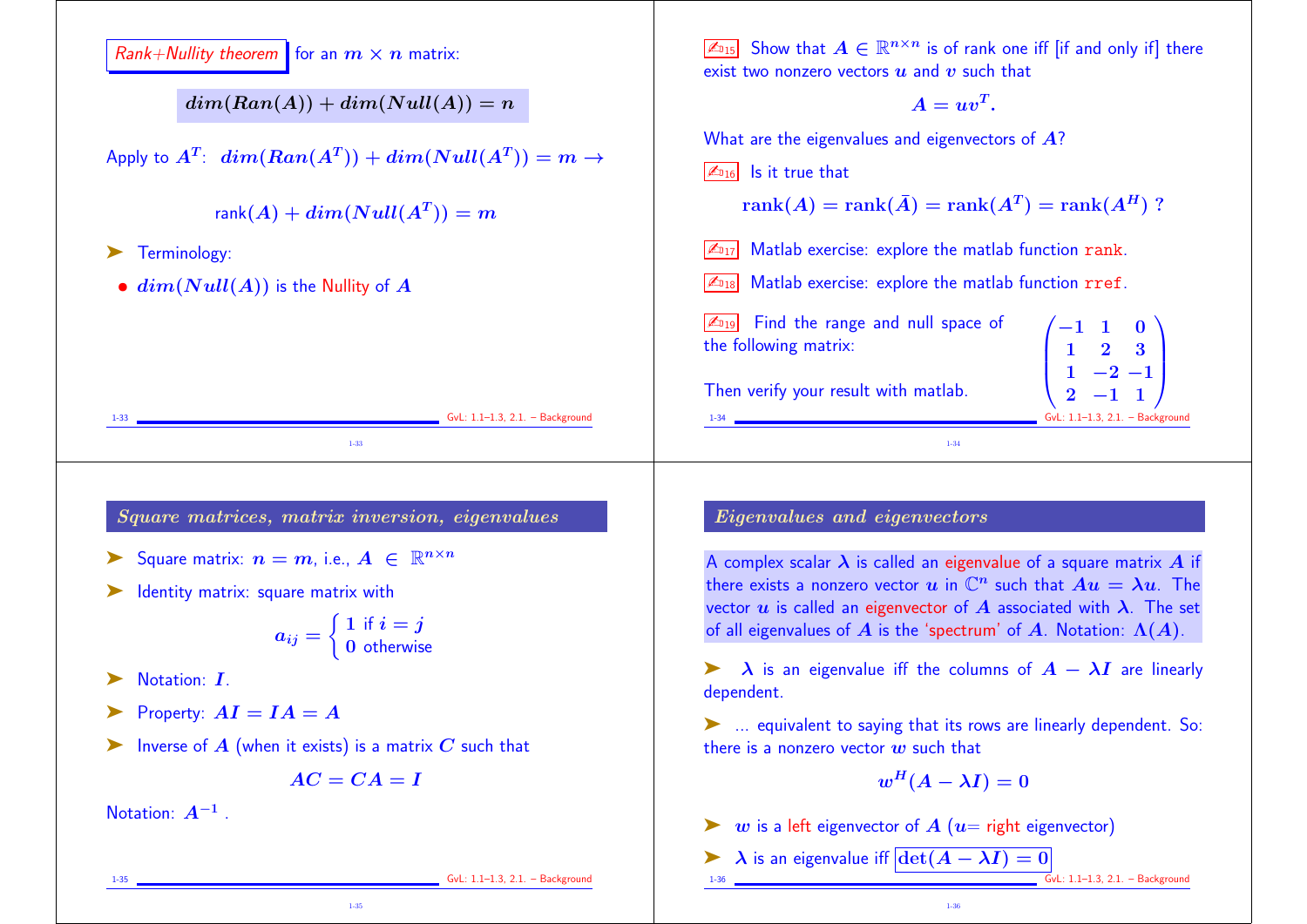### Eigenvalues/vectors

▶ An eigenvalue is a root of the Characteristic polynomial:  $p_A(\lambda) = \det(A - \lambda I)$ 

- $\triangleright$  So there are *n* eigenvalues (counted with their multiplicities).
- The multiplicity of these eigenvalues as roots of  $p_A$  are called algebraic multiplicities.

 $\blacktriangleright$  The geometric multiplicity of an eigenvalue  $\lambda_i$  is the number of linearly independent eigenvectors associated with  $\boldsymbol{\lambda_i}.$ 

- $\triangleright$  Geometric multiplicity is  $\leq$  algebraic multiplicity.
- ➤ An eigenvalue is simple if its (algebraic) multiplicity is one. It is semi-simple if its geometric and algebraic multiplicities are equal.

 $\sqrt{\mathbb{Z}_{D24}}$  If A is nonsingular what are the eigenvalues/eigenvectors of

 $\mathbb{Z}_{\scriptscriptstyle 225}$  What are the eigenvalues/eigenvectors of  $A^k$  for a given integer

 $\boxed{\mathbb{Z}_{26}}$  What are the eigenvalues/eigenvectors of  $p(A)$  for a polyno-

 $\sqrt{\mathbb{Z}_{27}}$  What are the eigenvalues/eigenvectors of  $f(A)$  for a function

 $\boxed{\mathbb{Z}_{228}}$  For two  $n \times n$  matrices  $A$  and  $B$  are the eigenvalues of  $AB$ 

 $\boxed{\mathbb{Z}_{929}}$  Review the Jordan canonical form. [Short description in sec. 1.8.2 of My eigenvalue book] Define the eigenvalues, and eigenvec-

1-39

Two matrices  $\vec{A}$  and  $\vec{B}$  are similar if there exists a nonsingular matrix X such that  $A = XBX^{-1}$ 

 $\boxed{\mathbb{Z}_{21}}$  Eigenvalues of A and B are the same. What about eigenvectors?

 $\triangleright$  Note: A and B represent the same mapping using 2 different bases.

Fundamental Problem: Given  $A$ , find  $X$  so that  $B$  has a simpler structure (e.g., diagonal)  $\rightarrow$  Eigenvalues of  $B$  easier to compute

Definition:  $\mathbf{A}$  is diagonalizable if it is similar to a diagonal matrix

➤ We will revisit these notions later in the semester

Given a polynomial  $p(t)$  how would you define  $p(A)$ ?

 $\mathbb{Z}_{\overline{2}3}$  Given a function  $f(t)$  (e.g.,  $e^t$ ) how would you define  $f(A)?$ [Leave the full justification for next chapter]

|     |                                   | [Leave the full justification for next chapter] |                                   |  |
|-----|-----------------------------------|-------------------------------------------------|-----------------------------------|--|
| 1-3 | $GvL: 1.1-1.3, 2.1. - Background$ |                                                 | $GvL: 1.1-1.3, 2.1. - Background$ |  |
|     |                                   |                                                 |                                   |  |

 $\triangleright$  Spectral radius = The maximum modulus of the eigenvalues

 $\rho(A) = \max_{\lambda \in \lambda(A)} |\lambda|.$ 

 $\blacktriangleright$  Trace of  $A =$  sum of diagonal elements of A.

$$
\text{Tr}\left(\boldsymbol{A}\right)=\sum_{i=1}^{n}a_{ii}.
$$

 $\triangleright$   $\text{tr}(A)$  = sum of all the eigenvalues of A counted with their multiplicities.

Recall that  $\det(A)$  = product of all the eigenvalues of A counted with their multiplicities.

 $\sqrt{2030}$  Trace, spectral radius, and determinant of

$$
A = \begin{pmatrix} 2 & 1 \\ 3 & 0 \end{pmatrix}.
$$

1-40

1-39 **GvL:** 1.1–1.3, 2.1. – Background

 $A^{-1}$ ?

power  $k$ ?

mial  $p$ ?

f? [Diagonalizable case]

tors from the Jordan form.

and  $BA$  the same?

GvL: 1.1-1.3, 2.1. - Background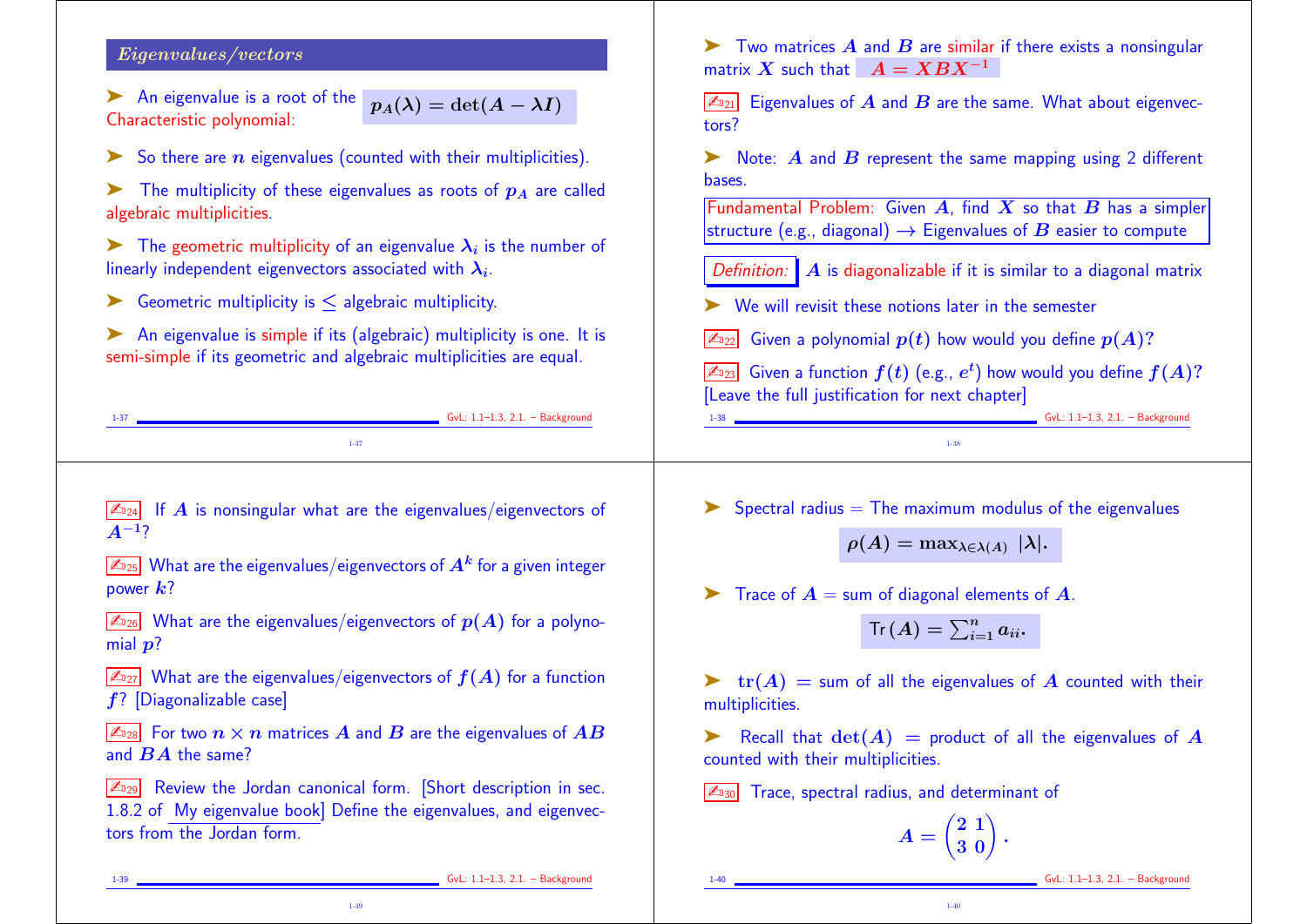# Types of (square) matrices

- Symmetric  $A^T = A$ . Skew-symmetric  $A^T = -A$ .
- Hermitian  $A^H = A$ . Skew-Hermitian  $A^H = -A$ .
- Normal  $A^H A = A A^H$ .
- Nonnegative  $a_{ij} \geq 0, i, j = 1, \ldots, n$
- Similarly for nonpositive, positive, and negative matrices
- Unitary  $Q^H Q = I$ . (for complex matrices)

[Note: Common useage restricts this definition to complex matrices. An *orthogonal matrix* is a unitary *real* matrix – not very natural

• Orthogonal  $Q^TQ = I$  [orthonormal columns]

[I will sometimes call unitary matrix a square matrix with orthonormal columns, regardless on whether it is real or complex]

➤ The term "orthonormal" matrix is rarely used.

| $GvL: 2.1 - Matrices$                                                                                                                                  | $GvL: 2.1 - Matrices$                                                                                               |  |  |
|--------------------------------------------------------------------------------------------------------------------------------------------------------|---------------------------------------------------------------------------------------------------------------------|--|--|
| $1 - 41$                                                                                                                                               | $1 - 42$                                                                                                            |  |  |
| What is the inverse of a unitary (complex) or orthogonal (real)<br>$\mathbb{Z}_{31}$<br>matrix?                                                        | Matrices with structure                                                                                             |  |  |
| What can you say about the diagonal entries of a skew-<br>$\mathbb{Z}_{92}$<br>symmetric (real) matrix?                                                | • Diagonal $a_{ij} = 0$ for $j \neq i$ . Notation :<br>$A = \text{diag}(a_{11}, a_{22}, \ldots, a_{nn}).$           |  |  |
| What can you say about the diagonal entries of a Hermitian<br>$\mathbb{Z}_{93}$<br>(complex) matrix?                                                   | • Upper triangular $a_{ij} = 0$ for $i > j$ .                                                                       |  |  |
| What can you say about the diagonal entries of a skew-<br>$\mathbb{Z}_{94}$<br>Hermitian (complex) matrix?                                             | • Lower triangular $a_{ij} = 0$ for $i < j$ .<br>• Upper bidiagonal $a_{ij} = 0$ for $j \neq i$ or $j \neq i + 1$ . |  |  |
| The following types of matrices are normal [true-false]: real<br>$\mathbb{Z}_{35}$<br>symmetric, real skew-symmetric, complex Hermitian, complex skew- | • Lower bidiagonal $a_{ij} = 0$ for $j \neq i$ or $j \neq i - 1$ .<br>エンド・シー こうしゅうしょう けいしゃせいしゃ                      |  |  |

• Tridiagonal  $a_{ij} = 0$  when  $|i - j| > 1$ .

1-44

 $\sqrt{\mathbb{Z}_{36}}$  Find all real  $2 \times 2$  matrices that are normal.

 $\sqrt{\mathbb{Z}_{37}}$  Show that a triangular matrix that is normal is diagonal.

1-43

1-43 GvL: 2.1 – Matrices

Hermitian.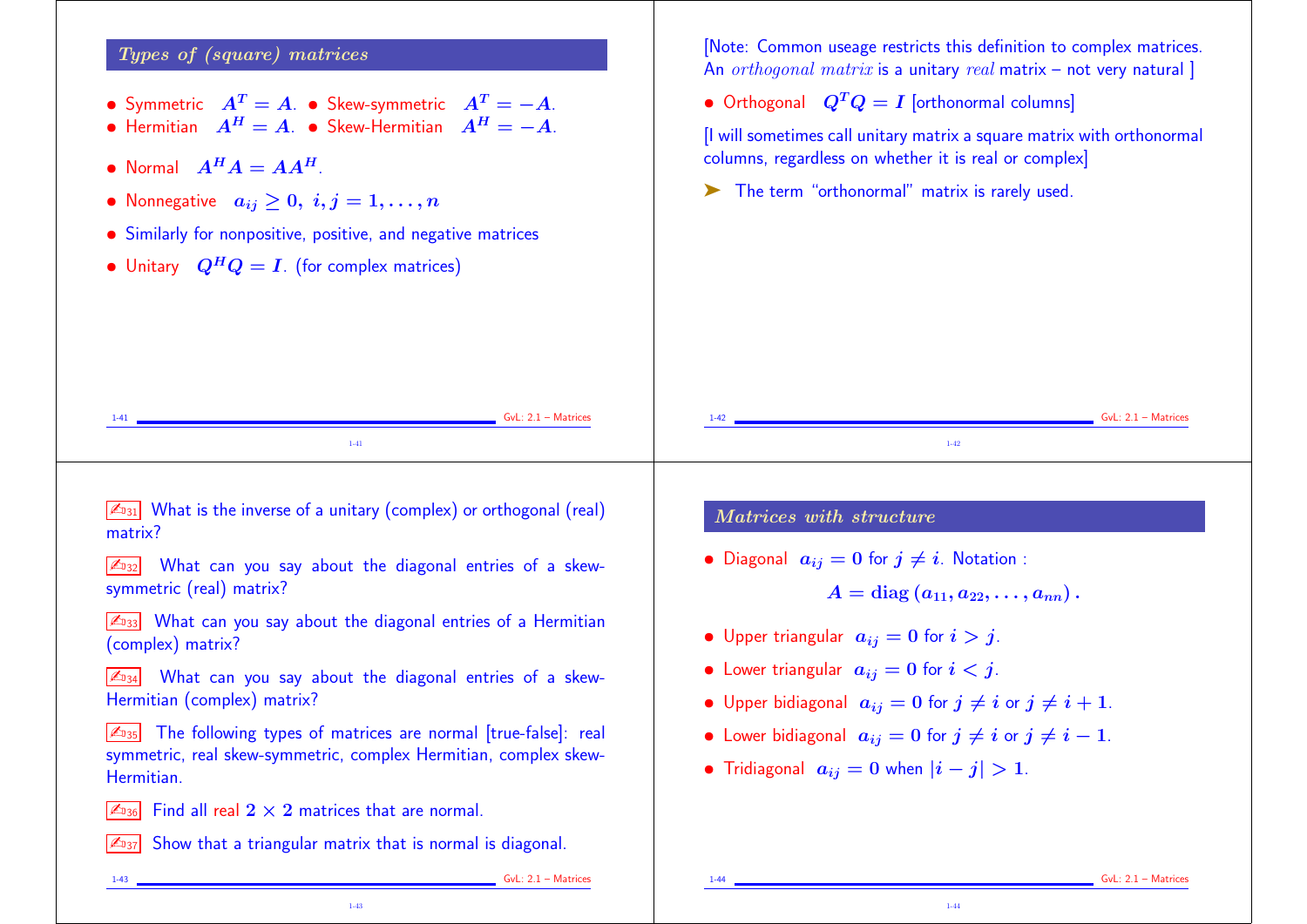- Banded  $a_{ij} \neq 0$  only when  $i-m_l \leq j \leq i+m_u$ , 'Bandwidth'  $= m_l + m_u + 1.$
- Upper Hessenberg  $a_{ij} = 0$  when  $i > j + 1$ . Lower Hessenberg matrices can be defined similarly.
- Outer product  $A = uv^T$ , where both  $u$  and  $v$  are vectors.
- Block tridiagonal generalizes tridiagonal matrices by replacing each nonzero entry by a square matrix.

## Special matrices

Vandermonde :

► Given a column of entries  $[x_0, x_1, \cdots, x_n]^T$  put its (component-wise) powers into the columns of a matrix  $V$ :

> $V =$  $\sqrt{1}$  $\begin{bmatrix} 1 \\ \vdots \\ 1 \end{bmatrix}$  $1\hspace{.05in}x_0 \hspace{.05in} x_0^2$  $\begin{smallmatrix}2&\cdots&x_0^n\ 0&\cdots&x_0^n\end{smallmatrix}$  $\overline{0}$  $1\,\,x_1\,\,x_1^2$  $\begin{smallmatrix}2&\cdots&x_1^2\ 1&\cdots&x_1^2\end{smallmatrix}$  $\begin{array}{ccc} \mathbf{1} & \mathbf{1} & \mathbf{1} & \mathbf{1} \\ \mathbf{1} & \mathbf{1} & \mathbf{1} \\ \mathbf{1} & \mathbf{1} & \mathbf{1} \end{array}$  $1 \; x_n \; x_n^2$  $\binom{2}{n}$   $\cdots$   $\binom{n}{n}$  $n/$  $\sum_{i=1}^{n}$  $\vert$

 $\sqrt{\mathbb{Z}_{38}}$  Try the matlab function vander

What does the matrix-vector product  $Va$  represent?

 $\boxed{\mathbb{Z}_{40}}$  Interpret the solution of the linear system  $Va = y$  where  $a$ is the unknown. Sketch a 'fast' solution method based on this.

1-48

1-45 **GvL: 2.1 – Matrices** 1-45 1-46 GvL: 2.1 – Matrices 1-46

### Toeplitz :

- ► Entries are constant along diagonals, i.e.,  $a_{ij} = r_{j-i}$ .
- ► Determined by  $m + n 1$  values  $r_{j-i}$ .

$$
T = \begin{pmatrix} r_0 & r_1 & r_2 & r_3 & r_4 \\ r_{-1} & r_0 & r_1 & r_2 & r_3 \\ r_{-2} & r_{-1} & r_0 & r_1 & r_2 \\ r_{-3} & r_{-2} & r_{-1} & r_0 & r_1 \\ r_{-4} & r_{-3} & r_{-2} & r_{-1} & r_0 \end{pmatrix}
$$
  
Toeplitz

- $\blacktriangleright$  Toeplitz systems  $(m = n)$  can be solved in  $O(n^2)$  ops.
- The whole inverse (!) can be determined in  $O(n^2)$  ops.
- $\boxed{\mathbb{Z}_{041}}$  Explore toeplitz(c,r) in matlab.

1-47 GvL: 2.1 – Matrices

Hankel : Entries are constant along anti-diagonals, i.e.,  $a_{ij} = h_{j+i-1}$ . Determined by  $m + n - 1$ values  $h_{i+i-1}$ .

 $H = |$  $/h_1$  $\begin{bmatrix} h_2 \ h_3 \ h_4 \end{bmatrix}$  $\, h_1 \; h_2 \; h_3 \; h_4 \; h_5 \, ^\backprime$  ${\bm h}_2$   ${\bm h}_3$   ${\bm h}_4$   ${\bm h}_5$   ${\bm h}_6$  ${\bm h}_3$   ${\bm h}_4$   ${\bm h}_5$   ${\bm h}_6$   ${\bm h}_7$  ${\bm h}_4$   ${\bm h}_5$   ${\bm h}_6$   ${\bm h}_7$   ${\bm h}_8$  $\bm{h_5}$   $\bm{h_6}$   $\bm{h_7}$   $\bm{h_8}$   $\bm{h_9}$  $\sum_{i=1}^{n}$  $\vert$  ${Hankel}$ Hankel

 $|\mathcal{L}_{042}|$  Explore hankel(c,r) in matlab.

 $GvL: 2.1 - Matrices$